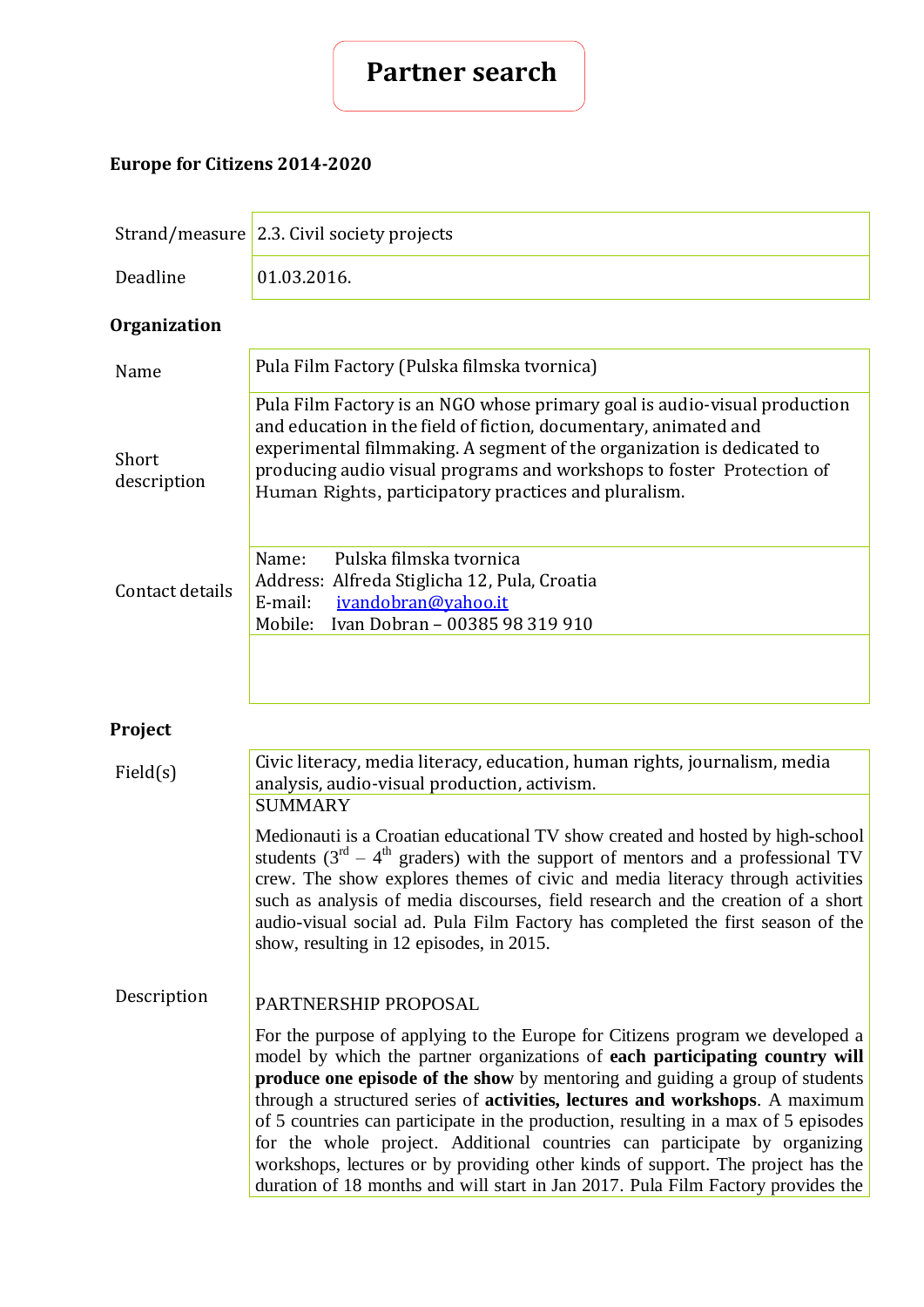# THEME AND APPROACH

The shared theme of all episodes is "Minorities rights protection in the EU". Partners from each country will propose one minority group in their own country (ethnic, race, gender, religious, health, wealth or sexual orientation minorities are eligible). The episode thus created will deal with the issues of the chosen minority group. As a basic approach we rely on the legislative framework, i.e. the documents issued by the EU, and develop the particular cases by investigating how specific countries implement these directives, comparing various media discourses in each EU country as well as how the general public perceives the issue. The show features interviews with members of the minority group, institution representatives, experts as well as citizens opinion surveys.

## LECTURES AND WORKSHOPS

Lectures on the specific subjects will be organized in each country and will provide the basic knowledge of EU policies and general context needed for the students to approach the theme.

Workshops in audio-visual technology, journalism and phonetics will provide the skills needed by the students to perform their roles.

The role of the students is very wide in the production of the show: they collaborate as media analysts, journalists, interviewers, researchers, hosts, screenwriters, animators, actors, costume designers, make-up artists etc.

### EUROPEAN DIMENSION

The theme itself provides the basis for a study of our own social and personal values in the context of a European identity. The goal of the project is to raise social awareness and develop theoretical and practical civic and media skills.

Cross border cooperation will be actualized through the mutual hosting of students and lecturers, organization of round tables on the topic of understanding and devising strategies to implement EU policies as well as sharing knowledge and data through a dedicated web site.

# MANAGEMENT OF THE PROJECT

To manage the project from beginning to end, in each country involved in the production of an episode, we advise a minimum of two people of the following profiles:

- 1) An expert in one of the following fields: civic education, political sciences, journalism, sociology or a comparable field. Responsible for the content of the episode. Should have experience in education.
- 2) An expert in filmmaking, documentarism, audio-visual journalism, TV production or similar. Responsible for the production of the episode.

This core team can then introduce assistants depending on the particular needs, but overall the whole team can be fairly small.